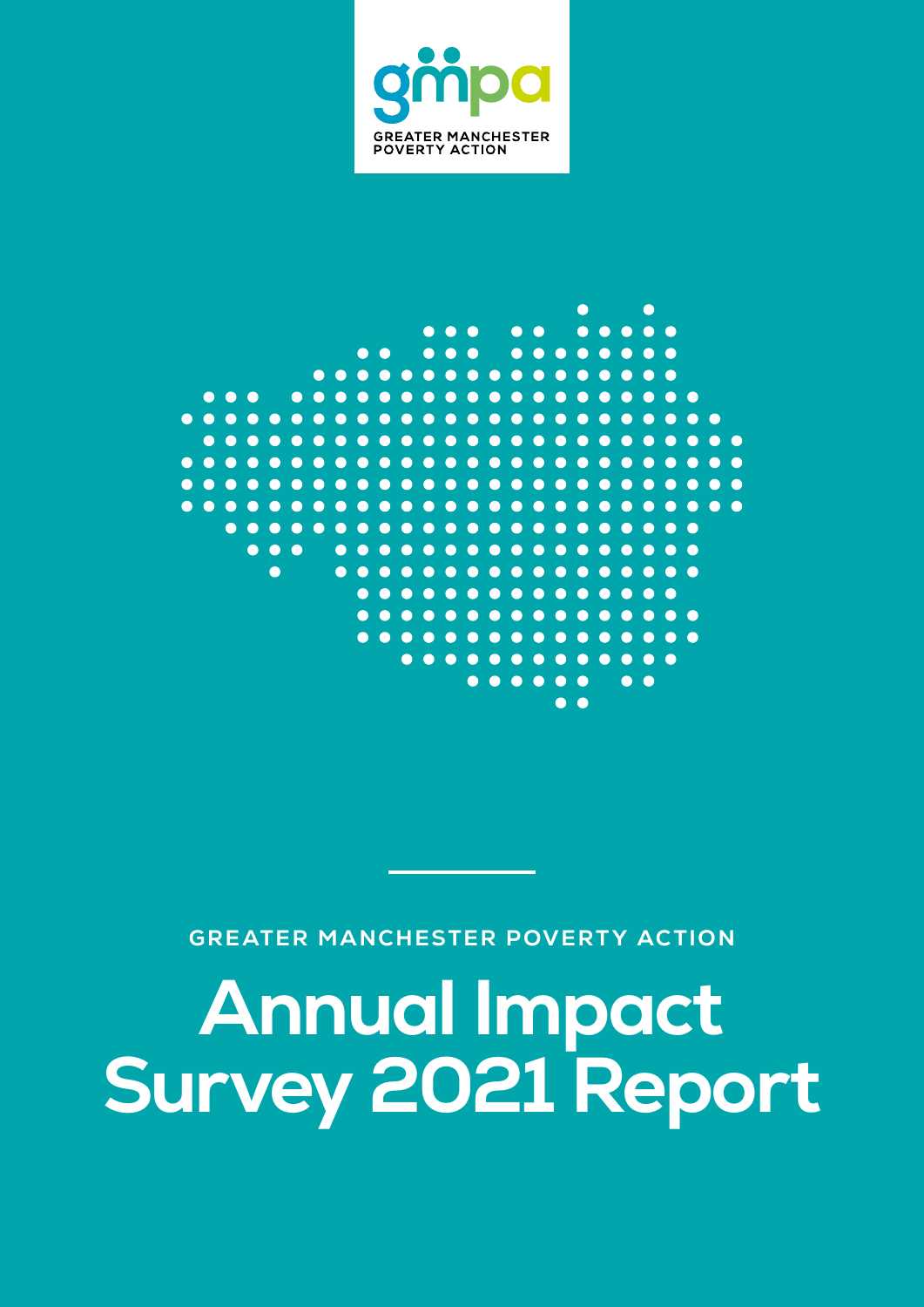## **About us**

Greater Manchester Poverty Action (GMPA) is a not-for-profit organisation that works to prevent and reduce poverty across Greater Manchester.

Our vision is of a Greater Manchester free from poverty where all residents can realise their potential and access the benefits of living in a diverse and vibrant city region.

We seek to prevent and reduce poverty in Greater Manchester. We do this by:

- **•** Supporting our network of stakeholders with the information and knowledge they need to address the underlying causes of poverty.
- **•** Carrying out research and developing policy responses to poverty and advocating for changes to policy and practice at a local and city region level.
- **•** Implementing innovative practical responses to poverty

We seek to embed the voices of people with lived experience of socioeconomic disadvantage in the systems and decision-making structures of Greater Manchester.

There are three strands to our work: *Policy, research and advocacy, programmes and network support.*

Published December 2021.

All the quotations shown in this report were made by respondents to the 2021 survey.

## **Website**

[www.gmpovertyaction.org](http://www.gmpovertyaction.org)

**Twitter** [@GMPovertyAction](https://twitter.com/GMPovertyAction)

## **Email**

[contact@gmpovertyaction.org](mailto:contact@gmpovertyaction.org)

## **Contact**

To discuss this report, please contact Graham Whitham at [graham@gmpovertyaction.org](mailto:graham@gmpovertyaction.org)

© 2021 Greater Manchester Poverty Action

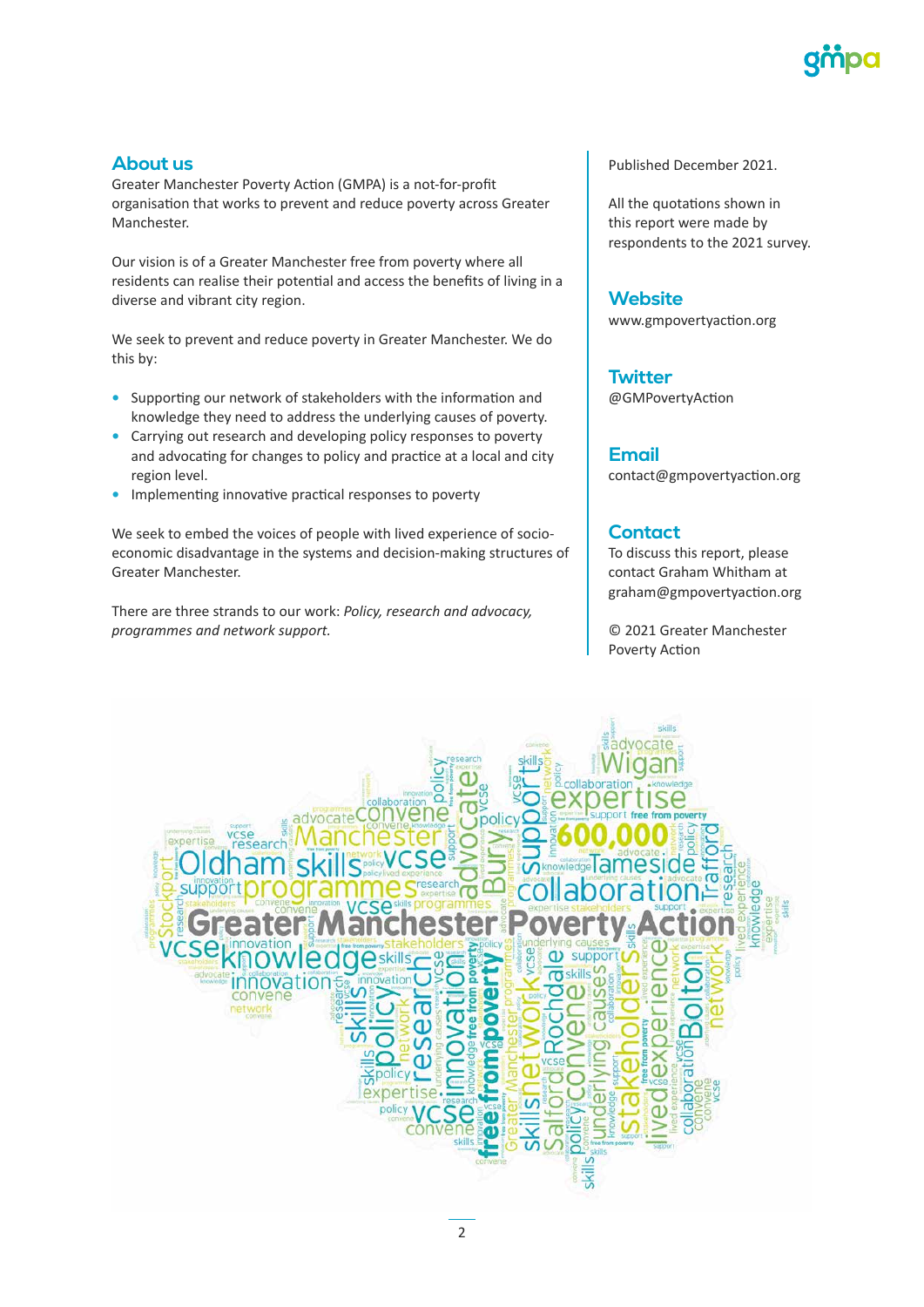## **1 Introduction**

GMPA's network is made up of over 1500 stakeholders from across Greater Manchester's voluntary, community and social enterprise (VCSE), public and private sectors. It also includes some members of the public and national organisations involved in tackling poverty. We survey our network annually to measure how our network values our work and to better understand the impact we are having.

This report gives an overview of the results from GMPA's third Annual Impact Survey conducted in July/August 2021. The survey was shared with GMPA's network of stakeholders and received 103 responses. A range of different stakeholders responded to the survey, from local authorities and housing providers to grassroots voluntary and community organisations.

The results illustrate the value our network places on our work, for example, 95% of respondents said they found the GMPA newsletter useful or very useful and the same percentage said the same thing about our policy and research reports.

The results show that our network recognises GMPA's key strength, with 97% saying that we provide relevant, current and impactful information and 96% agreeing that we help to raise awareness of the effects of poverty and its causes.

The impact of our work comes through from the survey results, with 93% of respondents saying they agreed or strongly agreed with the statement that "GMPA is a vital source of information about poverty in Greater Manchester". In total, 91% said they agreed or strongly agreed with the statement, "The work of GMPA adds value to my own pursuits of tackling poverty".

**Our vision is of a Greater Manchester free from poverty where all residents can realise their potential and access the benefits of living in a diverse and vibrant city region.**

These results enable us to evidence the value and impact of our work. Over the next three years GMPA will be working to the following strategic priorities:

- **•** Boosting household income and financial resilience.
- **•** Ensuring stakeholders in Greater Manchester embed a strong strategic approach to tackling poverty.
- **•** Embedding the voices of people with lived experience in the decision-making structures and systems of Greater Manchester.

Thank you to everyone who completed the survey for us.

The results are broken down into the following sections:

- **•** GMPA's key strengths
- **•** GMPA's contribution to the Greater Manchester Poverty Agenda
- **•** [Policy, Research & Advocacy Impact](#page-5-0)
- **•** [Programmes Impact](#page-6-0)
- **•** [Network Support Impact](#page-7-0)
- **•** [Conclusions and reflections on the way ahead](#page-8-0)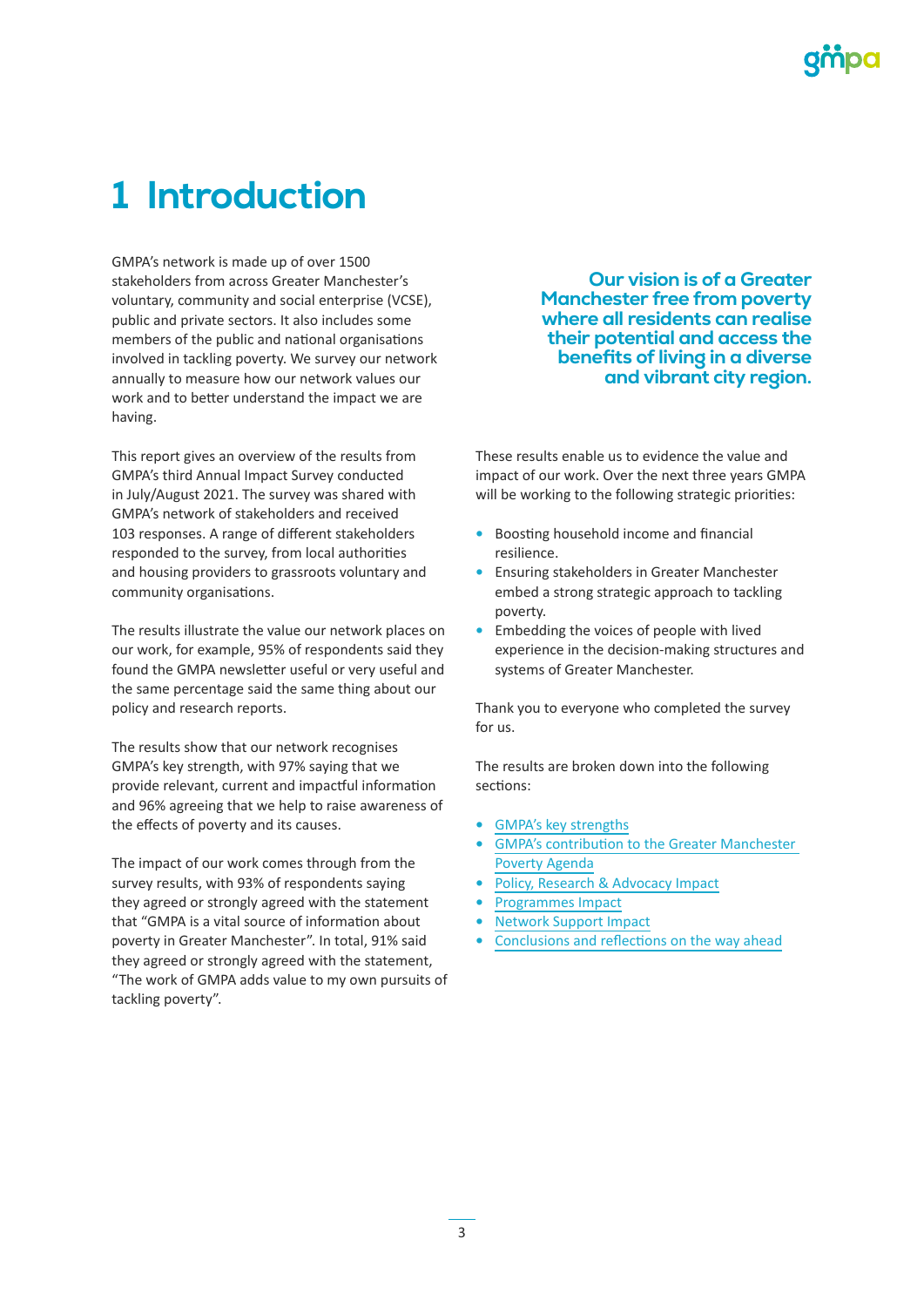## ampa

## **2 Annual Impact Survey 2021 Findings**

### **2.1 GMPA's Key Strengths**

Respondents were asked to indicate the level of importance they ascribed to different aspects of GMPA's work and influence. The findings at Figure 1 show that all areas of GMPA's work are valued as important, with the following three areas most commonly rated as important or very important:

- **•** Providing relevant, current and impactful information (97%)
- **•** Supporting people with information and knowledge they need to address the underlying causes of poverty (96%)
- **•** Helping to raise awareness of the effects of poverty and its causes (96%)

## **How important are the following aspects of GMPA's work?**



Providing you with timely, accurate and relevant poverty-related evidence and statistics to help facilitate your work

Figure 1

Providing you with a means by which to influence policy and practice

### **How has GMPA's work strengthened the work of your own organisation?**



### **"If GMPA did not exist, we would need to invent it."**

Respondents were asked about how GMPA's work had strengthened the work of their own organisation. The findings at Figure 2 show that GMPA has supported the work of other organisations in a variety of ways. In particular, a high proportion of respondents agreed or strongly agreed that as a result of GMPA's work, their organisation had become "more informed by research evidence" (89%) and "more knowledgeable about the causes of and solutions to poverty" (80%).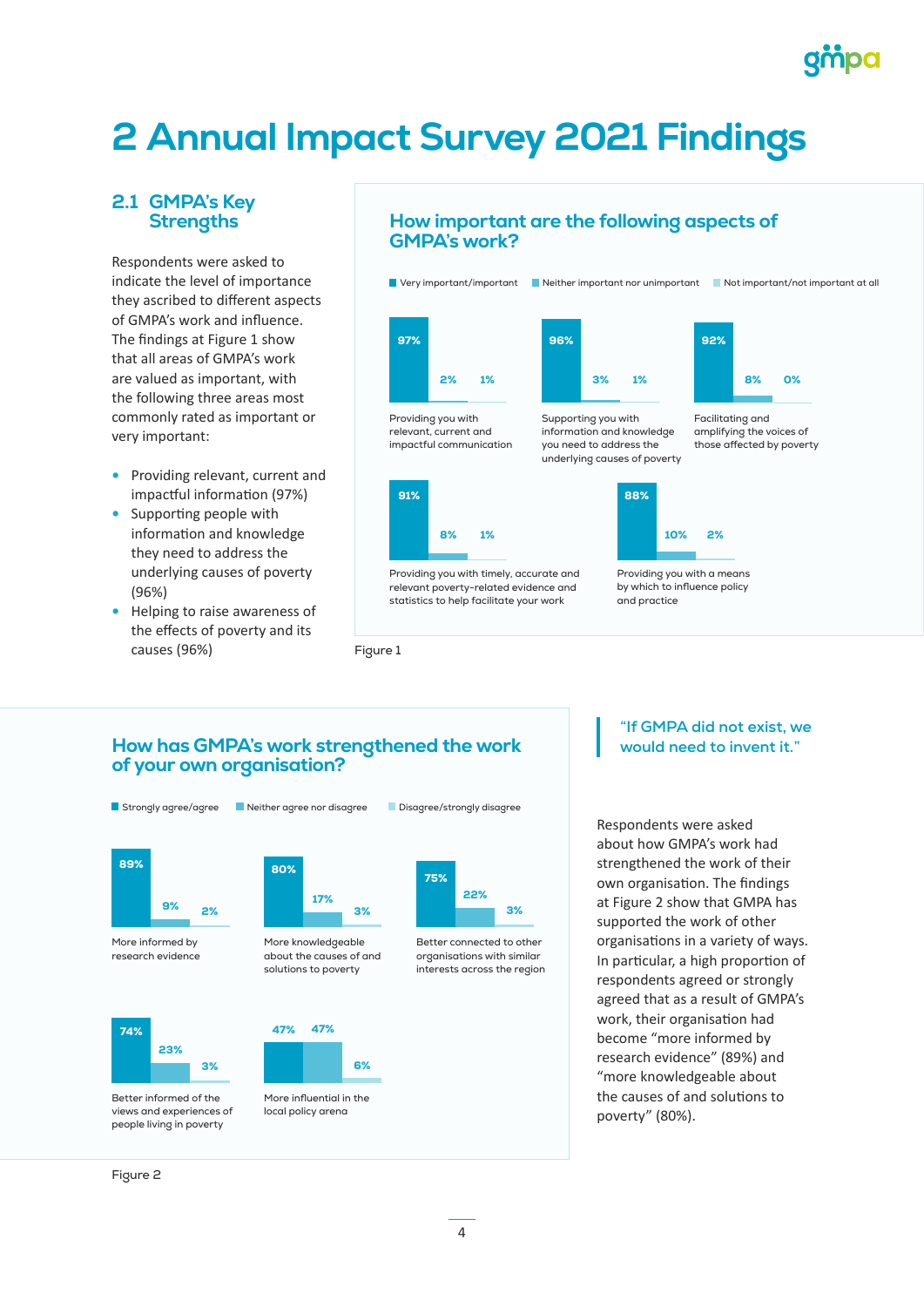### 93% 79% 91% 59% 84% 6% 20% 8% 37% 15% 1% 1% 1% 4% 1% GMPA is a vital source of information about poverty in Greater **Manchester** The work of GMPA adds value to my own pursuits of tackling poverty I have found out things in the GMPA newsletter or through other GMPA activities that have helped to shape the way in which my work is delivered The work of GMPA has directly informed policy and practice in my organisation The work of GMPA has helped to increase the impact of my own work upon people experiencing poverty Strongly agree/agree **Disagree as a strongly disagree How has GMPA's work impacted the work of your own organisation? Neither agree nor disagree**

Findings at Figure 3 further show that GMPA has supported and strengthened the work of other organisations. A large majority of respondents indicated that they agreed or strongly agreed with the statements that "GMPA is a vital source of information about poverty in Greater Manchester" (93%) and "The work of GMPA adds value to my own pursuits of tackling poverty" (91%).

### Figure 3

## **2.2 GMPA's contribution to the Greater Manchester Poverty Agenda**

Respondents identified a number of important contributions that GMPA has made to progressing the poverty agenda in Greater Manchester, including:

- **•** Persistently raising the profile of poverty in Greater Manchester and working to keep it on the agenda of local stakeholders.
- **•** Convening and networking organisations who have common aims in addressing poverty.
- **•** Advocating for the voices of people with lived experience of poverty to be key partners in

**"[GMPA has] raised the bar. Raised the profile and highlighted the importance of anti-poverty work. […] Brought like-minded organisations together, coordinated […] campaigns focusing on benefits uptake. Presented decision makers with key ways to tangibly reduce poverty, giving them evidence which supports the reasons for this accompanied by compelling arguments and data to back up recommendations."** efforts to prevent and reduce poverty in Greater Manchester. Respondents highlighted particular examples of this, including:

- GMPA's facilitation of the Poverty Reference Group, a group of individuals with lived experience of poverty set up to advise the Greater Manchester Independent Inequalities Commission.
- GMPA's support of the Tameside Poverty Truth Commission.

**"GMPA has played a very important role in bringing those stories of lived experience into the public domain […] This will hopefully influence policy going forward."**

**"…I was impressed by GMPA's capacity to produce correct, unbiased and digestible information on such a difficult phenomenon."**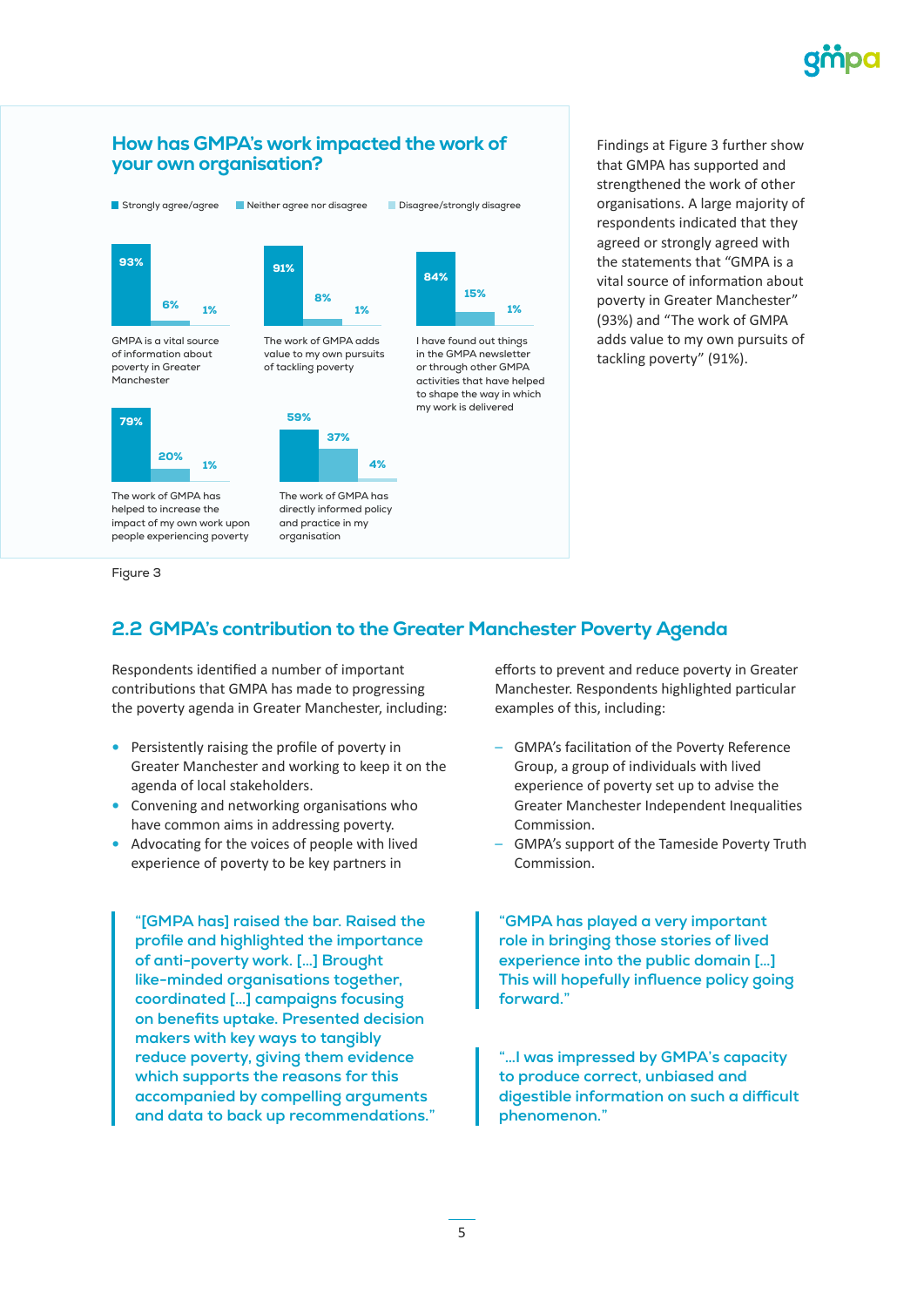## <span id="page-5-0"></span>**2.3 Policy, Research & Advocacy Impact**

As shown in Figure 4, a large majority of respondents rated GMPA's policy and research reports as either useful or very useful (95%). GMPA's evidence and research was repeatedly cited by respondents as one of the key ways in which GMPA contributes to the Greater Manchester poverty agenda. A number of respondents also noted the importance of GMPA's work on the socio-economic duty in the context of progressing efforts to address poverty in the city region.

GMPA's Poverty Monitor was also widely perceived as a useful resource, with 83% of respondents rating it as useful, or particularly useful. Respondents described a number of ways in which the Poverty Monitor has helped them to achieve their aims, including:

- **•** Developing knowledge of localised poverty trends and understanding the different dimensions of poverty in Greater Manchester;
- **•** Using the statistics to inform the development of local antipoverty strategies and local action on poverty;
- **•** Informing decisions around service delivery and supporting funding bids.

## **How useful are the following?**



Figure 4

**"…GMPA's forums and well-respected voice round the table are essential…"**

**"It's really helpful to have locally relevant and current research when identifying priorities, targeting our resources, and seeking additional resource."**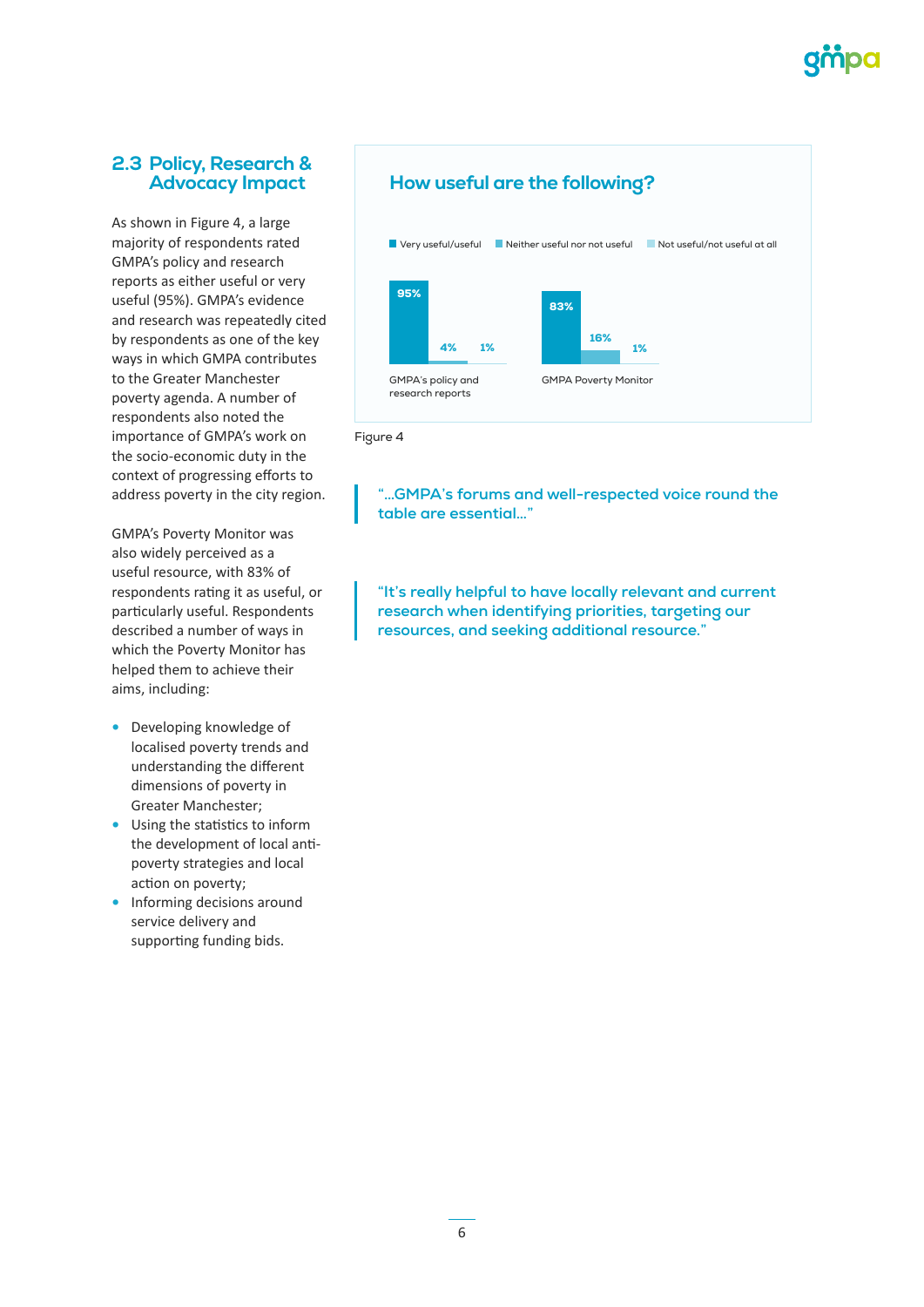

Figure 5

**"I think GMPA has banged the loudest drum and continues to apply pressure to help GM achieve more around living wages!"**

**"I've used the map […] to be able to support Manchester citizens to find the best food aid response for them, close to their homes"**

### <span id="page-6-0"></span>**2.4 Programmes Impact**

87% of respondents rated the Greater Manchester Living Wage Campaign as useful or very useful, as shown in Figure 5. Over a third of respondents who are living wage employers told us that the Greater Manchester Living Wage Campaign had influenced their own decision to become a living wage employer. The momentum driving the Greater Manchester Living Wage campaign was cited as one of GMPA's key contributions to the Greater Manchester poverty agenda. As also shown at Figure 5, a high proportion of respondents indicated that GMPA's maps detailing food aid providers and other support services were useful or very useful (82%), with a number emphasising the value of these tools for their own work.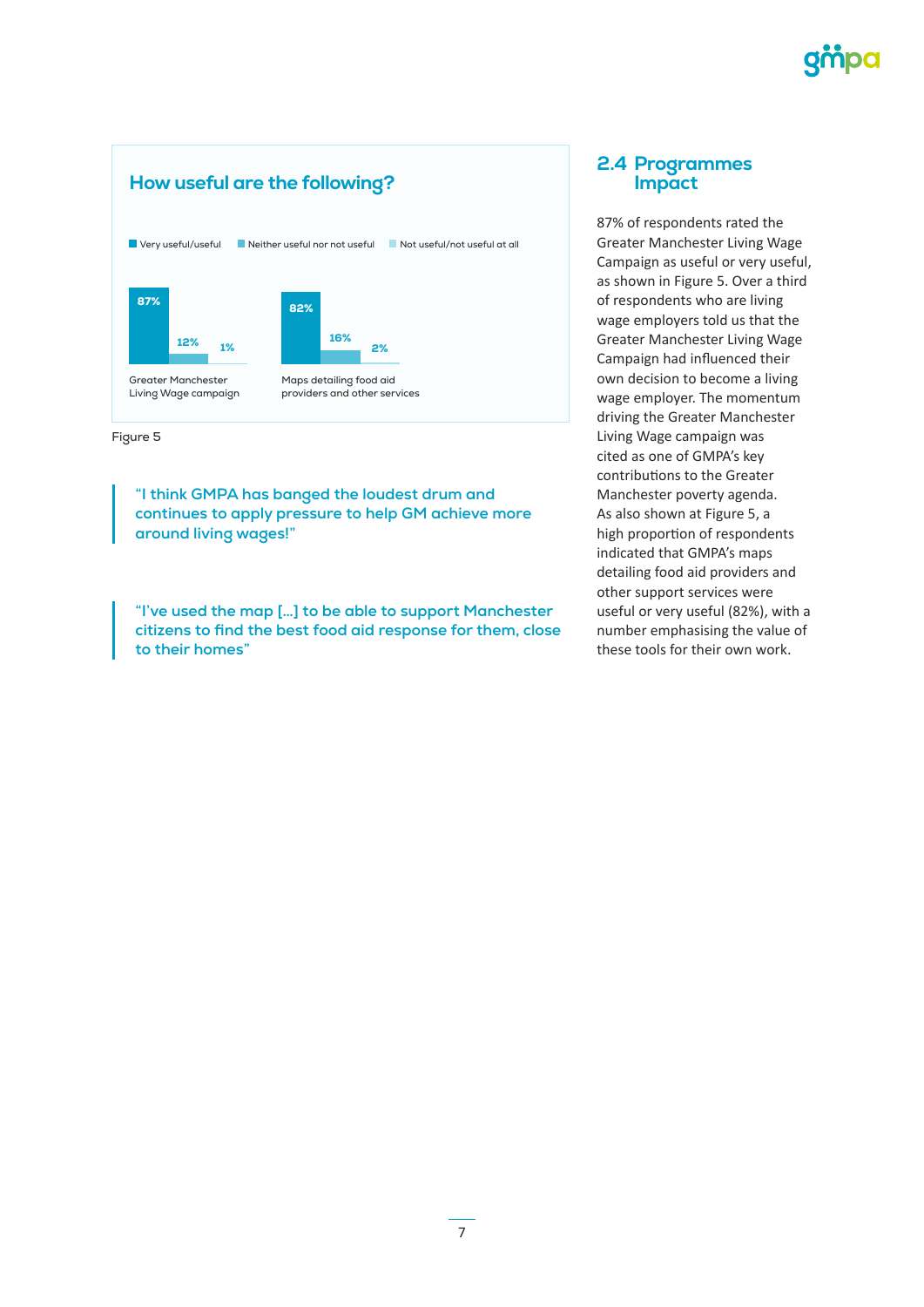## <span id="page-7-0"></span>**2.5 Network Support Impact**

**"Keep up the excellent work, the newsletter is in itself a consistent clear tool which captures my attention…"**

A large majority of respondents told us that they found GMPA's newsletter useful or very useful (95%), as shown in Figure 6. The newsletter was frequently cited as a valuable resource and respondents described a number of ways in which it has helped them in their own work, including:

- **•** Facilitating networking with other professionals working in areas of common interest;
- **•** Highlighting relevant information to share onward with their own networks;
- **•** Raising awareness of practical support available for people experiencing poverty, and of training opportunities, events and campaigns;
- **•** Informing the development of policy and practice within their organisation.

**"The map on food support providers is still today the most valuable tool in the UK to understand how crucial is the work of food charities to sustain lowincome people. The inclusion of meal providers and pantries next to food banks is fundamental to look at the big picture and helped me to a great extent to understand the relationships between different providers."**

**"We have kept a critical eye on the language we are using to be more inclusive to those experiencing in-work poverty. We have influenced partners to do the same."**

## **How useful is the following?**



Figure 6

**"[the newsletter has] enabled me to reach out to more stakeholders and to ensure that the understanding of causes and effects of poverty are embedded in to care pathways. I make sure to read all newsletters to try and link up my current work and search for stronger levers to influence."**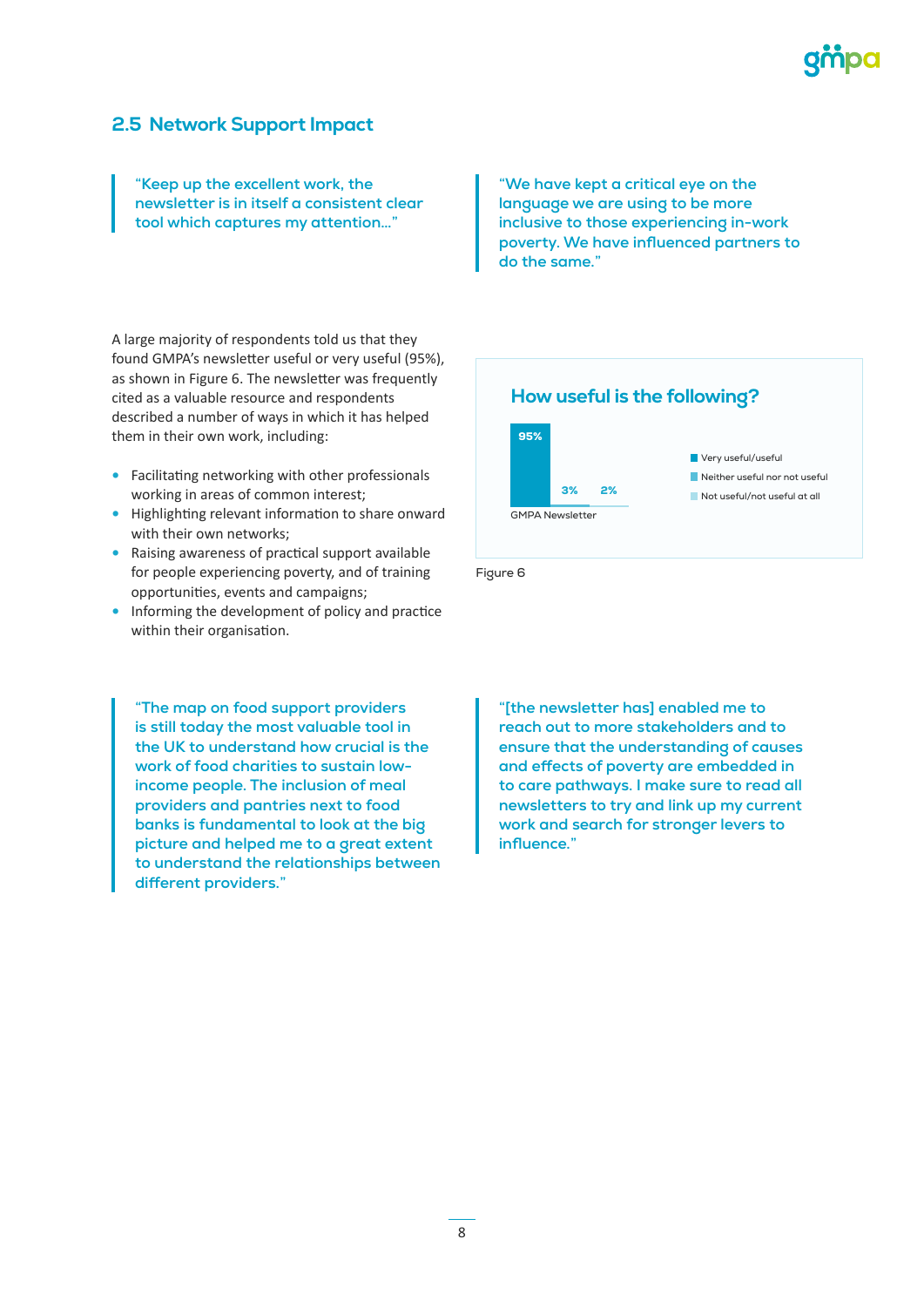## ampa

## <span id="page-8-0"></span>**3 Conclusions and reflections on the way ahead**

The 2021 Annual Impact survey has highlighted GMPA's important role in progressing anti-poverty work in Greater Manchester, from delivering insightful policy, research and communications, to the success of the Greater Manchester Living Wage Campaign, our food security programmes, and our work to ensure those with lived experience are at the heart of efforts to prevent and reduce poverty. Going forward into 2022, we will seek to build on these achievements and strengthen our role in driving forward the poverty agenda in Greater Manchester to achieve strong and consistent strategic and onthe-ground responses to preventing and reducing poverty across the city region.